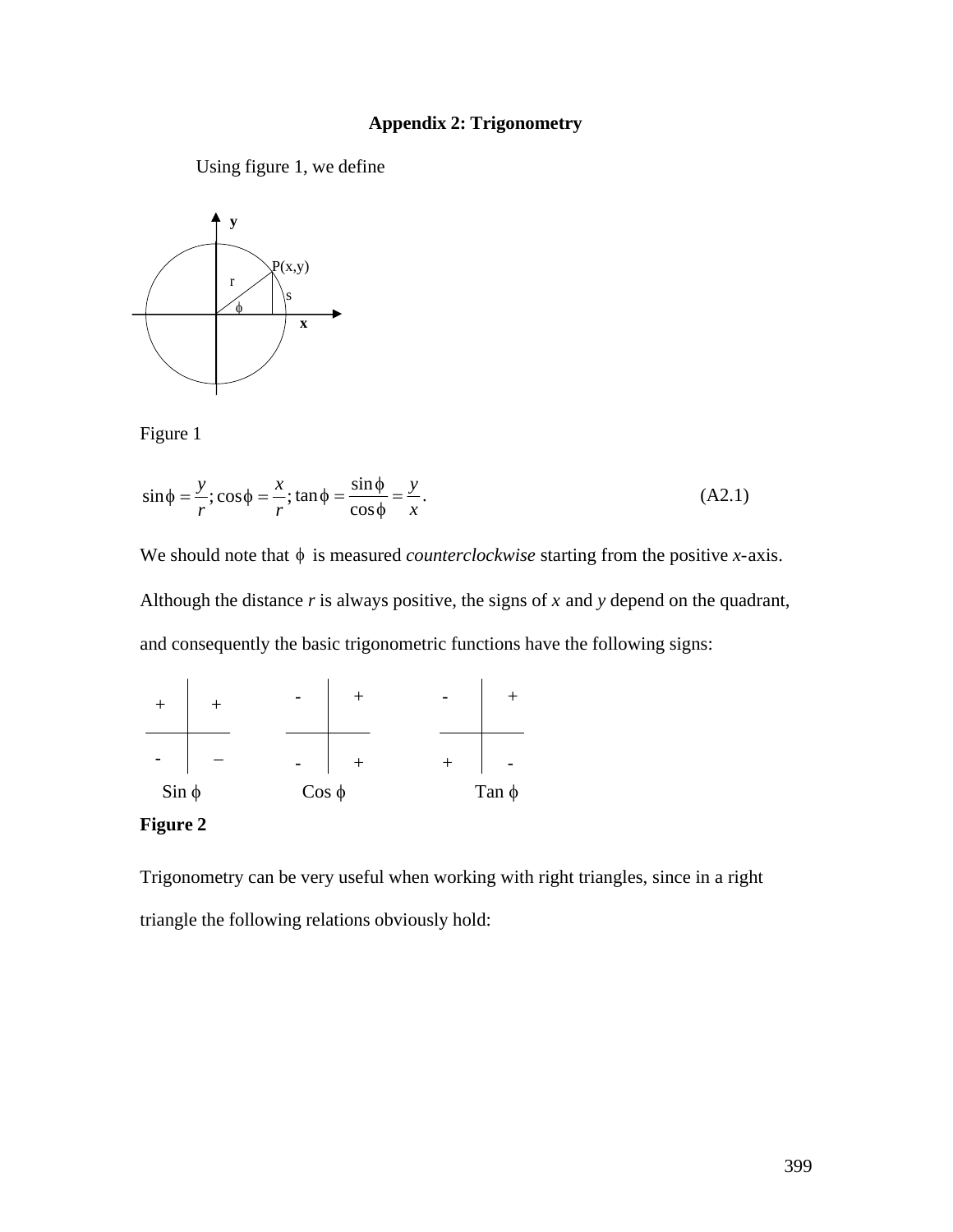

Figure 3

$$
\sin \phi = -\frac{a}{h}; \cos \phi = -\frac{a}{h}; \tan \phi = -\frac{a}{a}.
$$
 (A2.2)

#### EXAMPLE A1.1

When the sun is  $60^\circ$  above the horizon, how long is the shadow cast by a 150*m* high skyscraper? Using figure 3, let us set  $o = 150m$  and  $\phi = 60^\circ$ . What we look for is *a*. But  $tan 60$  $\tan \phi = \frac{\rho}{\rho}$ , so that *a* , so that  $a = \frac{0}{a}$ . Hence  $\left| \cdot \right|$ tan*f*  $A = \frac{150}{150}$ . By u  $\frac{150}{\tan 60^\circ}$ . By using a scientific calculator, we obtain  $a = \frac{150}{1.73} = 86.7m$ .

In the examples, we have measured angles in terms of degrees. However, for reasons that need not concern us, in calculus it is better to use *radians*. Consider figure 1; if  $s = r$ , that is, if the angle  $\phi$  cuts off an arc length *s* equal to the radius *r*, then  $\phi$ measures one radian. If  $\phi$  is two radians then s is twice the radius *r*. In general,

$$
s = r\phi \tag{A2.3}
$$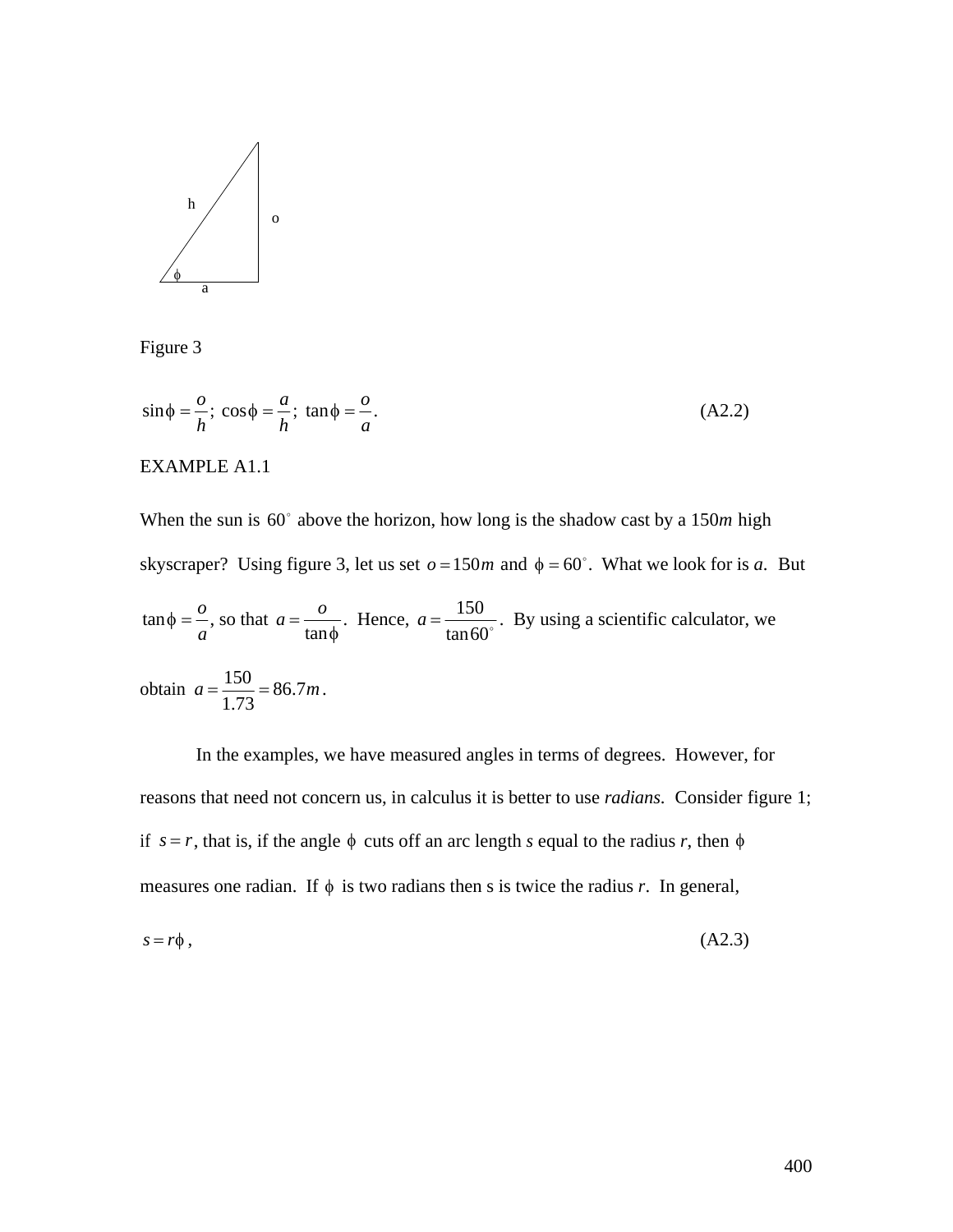where  $\phi$  is measured in radians. When *s* is the whole circumference, then  $s = 2\pi r = r\phi$ ,  $\mathbf{r}$ that is,  $2\pi = \phi$ . So, there are  $2\pi$  radians in 360°, which allows us to convert degrees in radians and vice versa. For example, 90<sup>°</sup> are equivalent to  $\pi/2$  radians.<sup>1</sup>

 $\mathbf{r}$ it is customary to denote it with *x*), we obtain the following two plots for  $\sin x$  and  $\cos x$ : Using (A2.1), if we set  $r = 1$  and make  $\phi$  the independent variable (in which case









Note that the values of  $\sin x$  and  $\cos x$  oscillate between  $-1$  and  $+1$ .

<sup>&</sup>lt;sup>1</sup> When using a calculator to measure trigonometric functions, make sure you know whether you are using radians or degrees!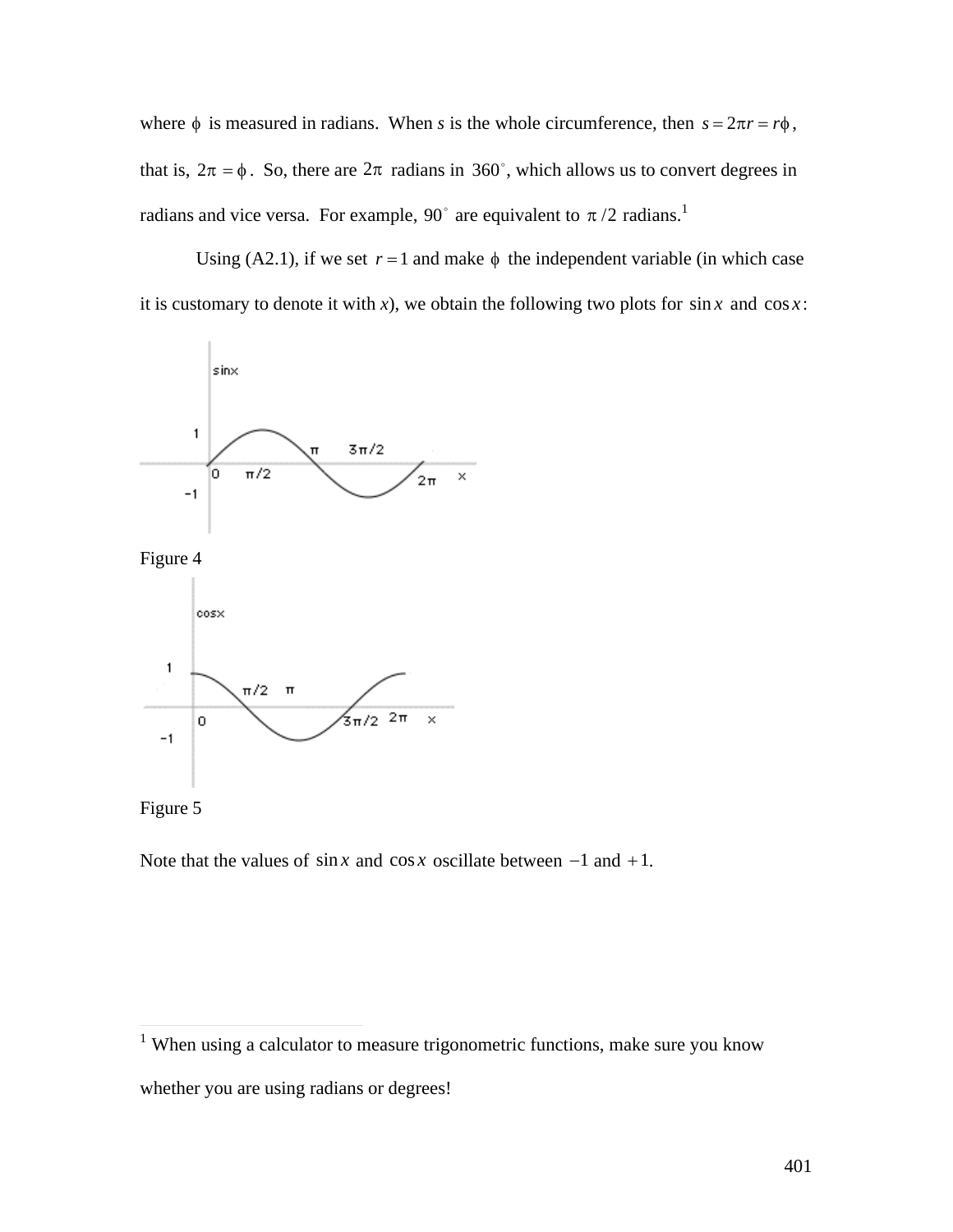### **Exercises Exercise A2.1**

- 1. A man scrambles  $300m$  along a road inclined  $60^\circ$  from the horizontal. How high has he gotten? [Hint. Use figure 3 with  $h = 300m$  and  $\phi = 60^{\circ}$ ].
- †<br>∤ † 1900 makes a  $60^\circ$  angle with the ground, and the top of the pole is now  $10m$  high, how tall 2. A broken pole stuck into the ground makes a right angle with it. If the broken part was the pole before it broke? [Hint. Use figure 3 with  $o = 10m$  and  $\phi = 60^{\circ}$ ].

### **Exercise A2.2**

Determine the radian equivalent of a:  $30^\circ$ ; b:  $45^\circ$ ; c: 180 $^\circ$ ; d: 270 $^\circ$ .